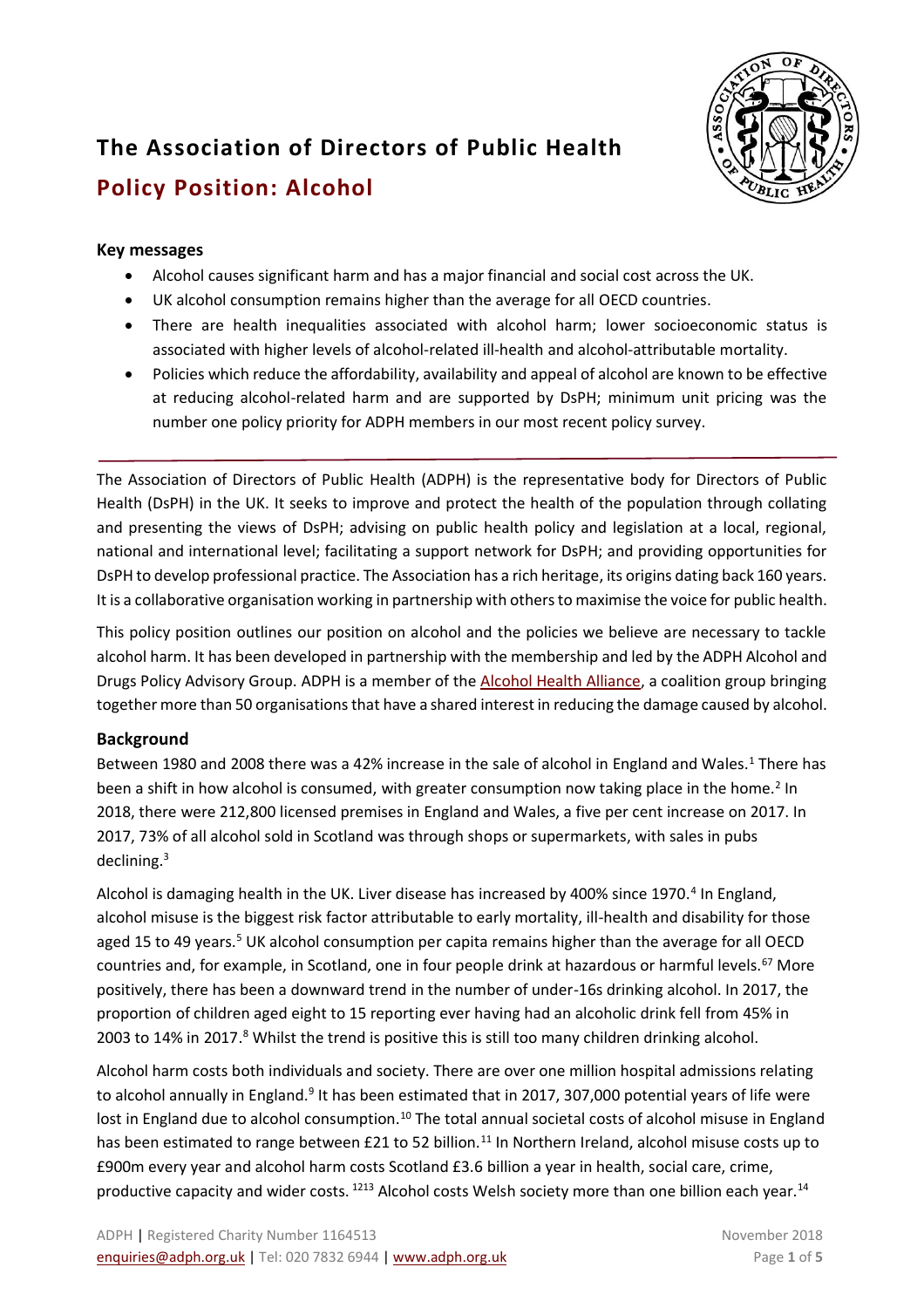#### Focus on inequalities

People with low individual or neighbourhood socioeconomic status are more susceptible to the harmful effects of alcohol – lower socioeconomic status is associated with an almost twofold greater risk of alcohol related death.<sup>15</sup> In England, for both sexes, alcohol specific death rates in 2016 were significantly higher in the most deprived local areas when compared with the least deprived local areas. For males, there were 29.5 deaths per 100,000, this rate was 4.5 times higher than that observed in the least deprived areas, where there were 6.6 deaths per 100,000 males.<sup>16</sup> Other inequalities have an impact on alcohol harm. For example, a significant proportion of young people who entered specialist substance misuse treatment services in 2015/16 had other problems, including having a mental health problem, being affected by domestic violence and not being in education, training or employment.<sup>17</sup>

# **Policy context**

Responsibility for alcohol policy is divided between the UK government and the devolved administrations in Scotland, Wales and Northern Ireland.

The government in England published an [Alcohol Strategy](https://www.gov.uk/government/publications/alcohol-strategy) in 2012 and a response to its consultation on [the strategy in 2013.](https://www.gov.uk/government/uploads/system/uploads/attachment_data/file/223773/Alcohol_consultation_response_report_v3.pdf) Whilst the original strategy committed to introducing minimum unit pricing (MUP), the government said in its response following the consultation that it would not be going ahead. The government did in 2013 commit to introducing a ban on the sale of alcohol below the level of alcohol duty plus VAT. However, analysis by the Institute of Fiscal Studies has found that less than one percent of products in the off-trade would be affected by the policy.<sup>18</sup> It is expected that a new Alcohol Strategy will be published in 2019. A research report ['How we drink, what we think'](http://12coez15v41j2cf7acjzaodh.wpengine.netdna-cdn.com/wp-content/uploads/2018/11/AHA_How-we-drink-what-we-think_2018_FINAL.pdf) by the Alcohol Health Alliance found that the majority of the public (55%) want the UK Government to do more to address the harms caused by alcohol to society, such as ill health, violent crime, domestic abuse and anti-social behavior.

In November 2018, Scotland published '[Alcohol Framework 2018: Preventing Harm](file:///C:/Users/LSutton/AppData/Local/Packages/Microsoft.MicrosoftEdge_8wekyb3d8bbwe/TempState/Downloads/ScotGov%20Alcohol%20strategy%20framework%20Nov%2019%202018%20(1).pdf)', which outlines 20 key actions to reduce consumption, support families and communities, encourage positive attitudes and choices, and improve treatment and support services. The Scottish Government are leading the way in tackling alcohol abuse with the introduction of MUP.

The government in Wales published [Working Together to Reduce Harm: National Substance Misuse](http://gov.wales/topics/people-and-communities/communities/safety/substancemisuse/publications/strategy0818/?lang=en)  [Strategy](http://gov.wales/topics/people-and-communities/communities/safety/substancemisuse/publications/strategy0818/?lang=en) which covers the period 2008 to 2018. A Public Health (Minimum Price for Alcohol) Act was passed in August 2018 which introduces a formula for calculating a minimum price of alcohol.

Northern Ireland's most recent strategy was a combined drugs and alcohol strategy from 2011-2016 [New Strategic Direction for Alcohol and Drugs](https://www.health-ni.gov.uk/publications/alcohol-and-drug-misuse-strategy-and-reports) – Phase 2.

# **ADPH position**

# A whole system approach

There are strong links between alcohol misuse and other determinants of health such as smoking, mental health and drug misuse. These issues must be tackled holistically. Service planning and commissioning needs to take a whole-system approach and aim to improve outcomes from prevention of alcohol misuse through to recovery in specialist care. Partnership working with partners such as schools, the NHS, housing, the police and mental health services is key.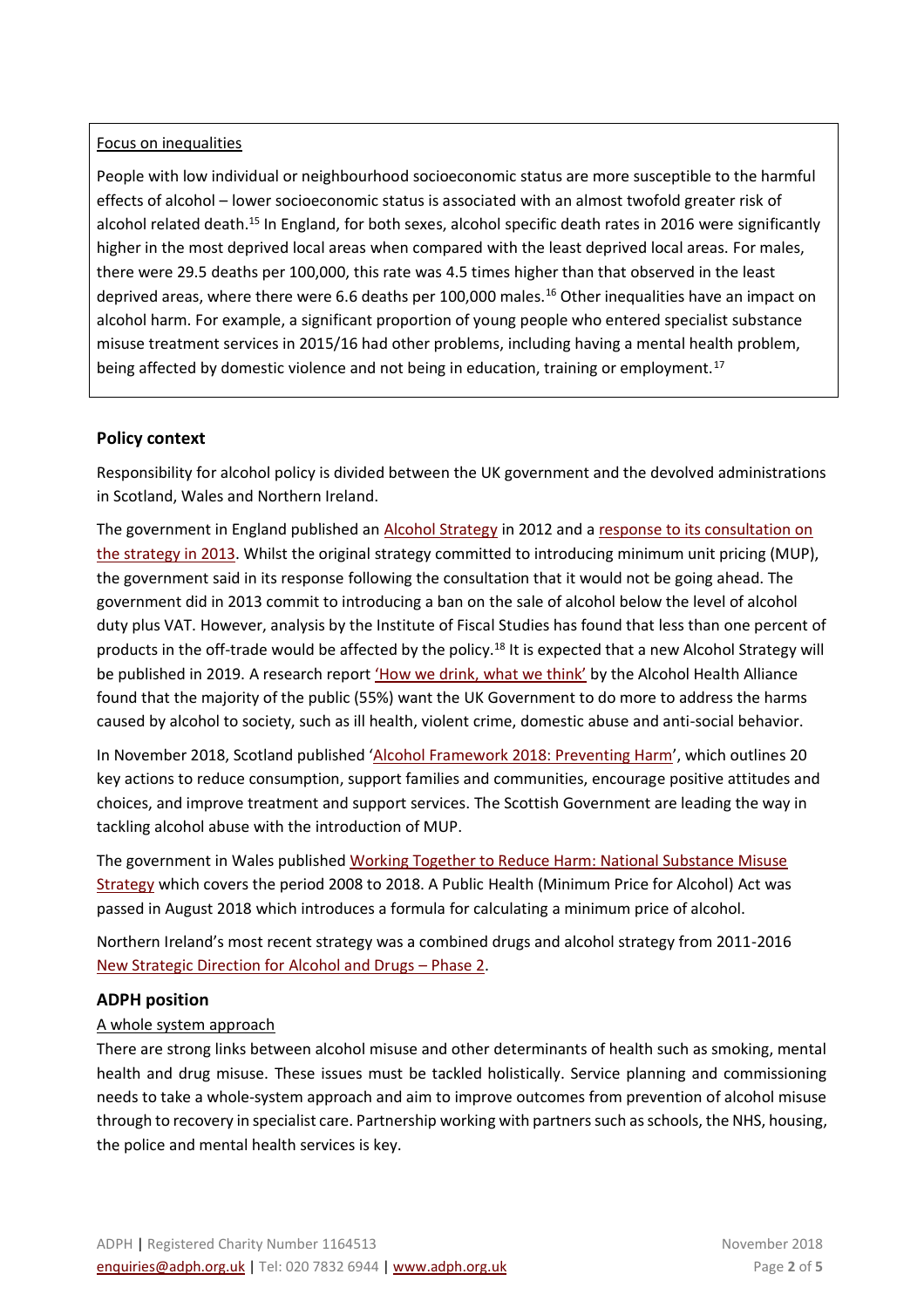#### Public health funding

Public health funding in England will be cut by 9.7% by 2020/21, £331 million in cash terms in addition to the £200 million in-year cut for 2015/16.<sup>19</sup> Although DsPH have been acting to manage these cuts without detriment to outcomes, they have reached the limit of available efficiencies. Cuts to public health funding may result in cuts to interventions which can help to reduce harm caused by alcohol. In our Public Health System Survey 2017, we asked DsPH about recent and planned changes to services. 36% of respondents had redesigned their alcohol services within the last year and 25% had changed the provision. Because of the changes, 8% reported a negative impact on the service and 26% could not yet tell the impact.

#### Taxation and pricing

ADPH supports the findings of the recent evidence review of alcohol policy that concludes that reducing the affordability of alcohol through taxation and MUP is the most effective and cost-efficient way of reducing alcohol harm.<sup>20</sup> The introduction of MUP was the number one policy priority for ADPH members in our most recent policy survey. 75% of DsPH who responded said this was in their top five priorities.<sup>21</sup> MUP would have an imperceptible impact on the cost of alcohol consumption for lower risk drinkers and would not lead to changesin pub prices. This policy would also help to tackle health inequality, as research by Sheffield University indicates that 82% of the reduction in deaths would be amongst routine and manual workers.<sup>22</sup>

#### Role of the NHS

We support the inclusion of Identification and Brief Advice interventions for acute hospitals in England over the next two years in contracts through the Commissioning for Quality and Innovation (CQUIN) scheme and the inclusion of Alcohol Care Teams in appropriate hospitals. We welcome this example of NHS England delivering on the Five Year Forward View commitment to a 'radical upgrade in prevention and public health' by harnessing the large NHS workforce to promote alcohol harm reduction. The NHS has a greater role to play in prevention of alcohol harm. In England, this could be realised through Sustainability and Transformation Partnerships (STPs) and Integrated Care Systems (ICSs).

#### Licensing

89% of Directors of Public Health in England who responded to a recent Local Government Association (LGA) survey reported that there is demand within local authorities for a new public health licensing objective.<sup>23</sup> 92% of respondents to our most recent member policy survey reported that amending licensing legislation to empower local authorities to control the total availability of alcohol, gambling, junk food outlets was either in their top five priorities or important to them. Limiting the density and opening hours of alcohol outlets in towns and city centres could reduce alcohol related harm in the night time economy. The introduction of a public health licensing objective in Scotland in 2011 has led to increased engagement, strengthened working relationships and increased use of health evidence in licensing policy development.<sup>24</sup>

#### Marketing and labelling

Evidence shows that there is a relationship between the exposure of children to alcohol marketing and alcohol consumption. A recent survey by the charity Alcohol Focus Scotland found that 95% of 10 and 11 year old's recognised a beer brand.<sup>25</sup> Voluntary schemes on labelling to date have not been fully implemented by drinks manufacturers, and placing clear health information on alcohol products is supported strongly by the public. A report published by the Alcohol Health Alliance found that fewer than 10% of the 320 alcohol products surveyed display the current low-risk drinking guidelines of 14 units a week.<sup>26</sup> Clear, easy-to-read health information on alcohol products can help reinforce social norms. This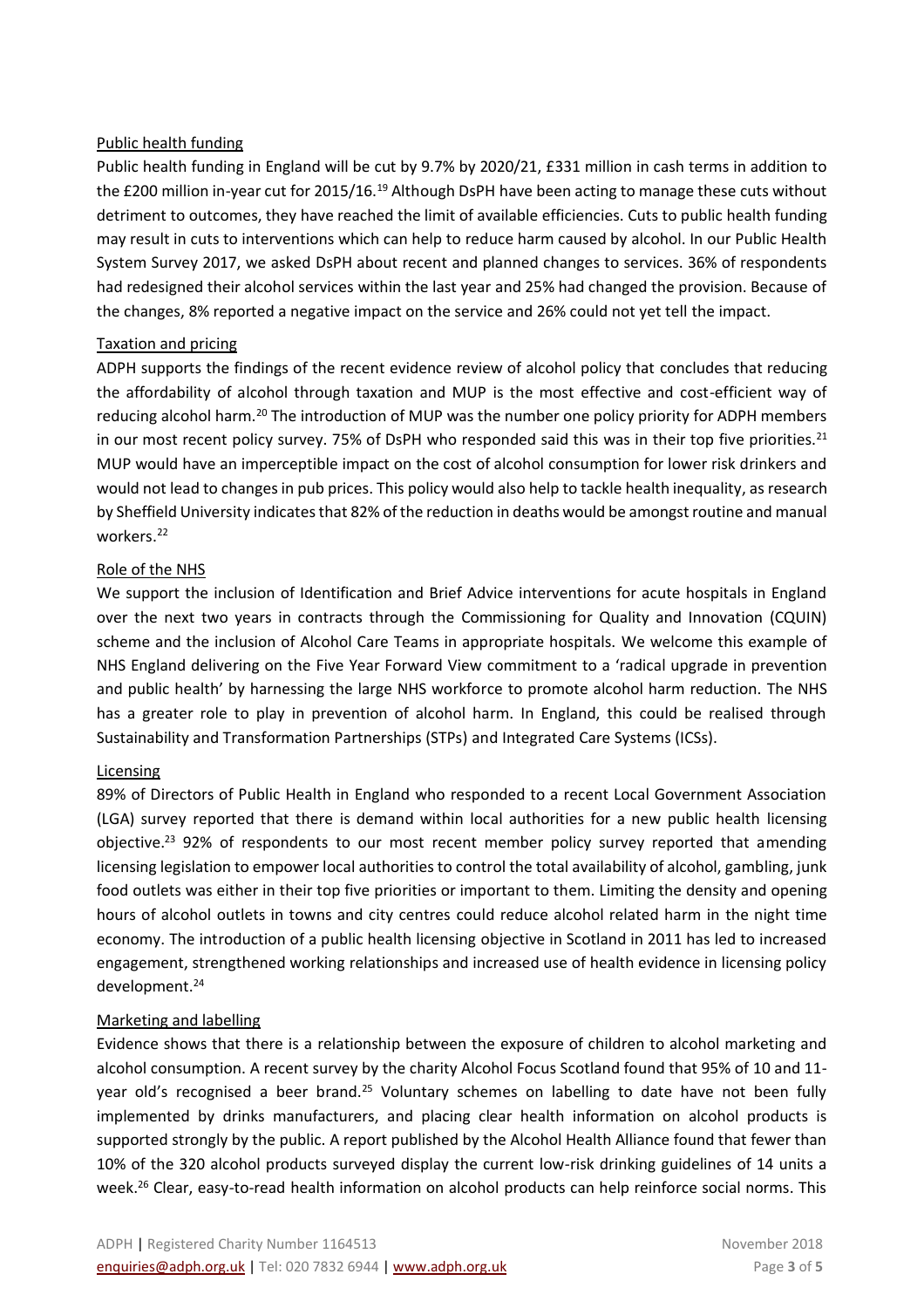information could include their nutritional content (in line with regulations for soft drinks and food products) and warnings of health risks such as drinking alcohol during pregnancy. Labels should highlight the link between alcohol and cancer, as only 13% of adults are aware of the link.<sup>27</sup>

# **ADPH Recommendations**

National

- Investment in public health must be increased. Cuts to public health budgets must be reversed and public health needs to be funded both sustainably and adequately in line with local population health need.
- The Government and Northern Ireland Executive should implement a minimum price of 50p per unit of alcohol.
- The Government should reintroduce the tax escalator on alcohol at 2% per annum ahead of inflation.
- The Governments in England and Wales should introduce a public health licensing objective. The Licensing Act should be revised to take account of population level data more effectively.
- The Government should introduce a new multi-faceted, wide-reaching strategy aimed at reducing alcohol harm in England. The Northern Irish and Welsh administrations should seek to update their strategies as soon as feasible.
- The Government should ban alcohol advertising where children are likely to be exposed to it. This could include an end to cinema advertising, ending outdoor and bus advertising, introducing a TV watershed and restricting exposure online.
- The Government should enforce standard health risk warning labelling on all alcohol products.

Local

 $\overline{a}$ 

- Local authorities should continue to take an evidence-based approach to commissioning alcohol treatment services that meet the needs of the local population.
- STPs and ICSs should take the opportunity to embed prevention of alcohol harm into local plans.
- NHS Trusts should implement CQUIN indicator 9 'preventing ill health by risky behaviours alcohol and tobacco' and ensure healthcare professionals are delivering alcohol identification and brief advice (IBA).

#### **Association of Directors of Public Health**

Original statement: November 2017

Next Review: November 2019

<sup>1</sup> Sheron, N & Gilmore, I. (2016). Effect of policy, economics, and the changing alcohol marketplace on alcohol related deaths in England and Wales. British Medical Journal, *353* (1860).

<sup>2</sup> Home Office, *Alcohol and late night refreshment licensing, [England and Wales, year ending 31 March 2018](https://assets.publishing.service.gov.uk/government/uploads/system/uploads/attachment_data/file/750830/alcohol-late-night-refreshment-licensing-2018-hosb2318.pdf)* (2018)

<sup>3</sup> Health Scotland, *[Alcohol sales in Scotland in 2017](http://www.healthscotland.scot/media/1872/alcohol-sales-in-scotland-2017.pdf)* (2018)

<sup>4</sup> Williams R, Aspinall R, Bellis M, Camps-Walsh G, Cramp M, Dhawan A, et al (2014). 'Addressing liver disease in the UK: a blueprint for attaining excellence in health care and reducing premature mortality from lifestyle issues of excess consumption of alcohol, obesity, and viral hepatitis', *Lancet, 384(9958),* 1953–97.

<sup>5</sup> Forouzanfar MH, Alexander L, Anderson HR, Bachman VF, Biryukov S, Brauer M, et al. (2015). 'Global, regional, and national comparative risk assessment of 79 behavioural, environmental and occupational, and metabolic risks or clusters of risks in 188 countries, 1990–2013: a